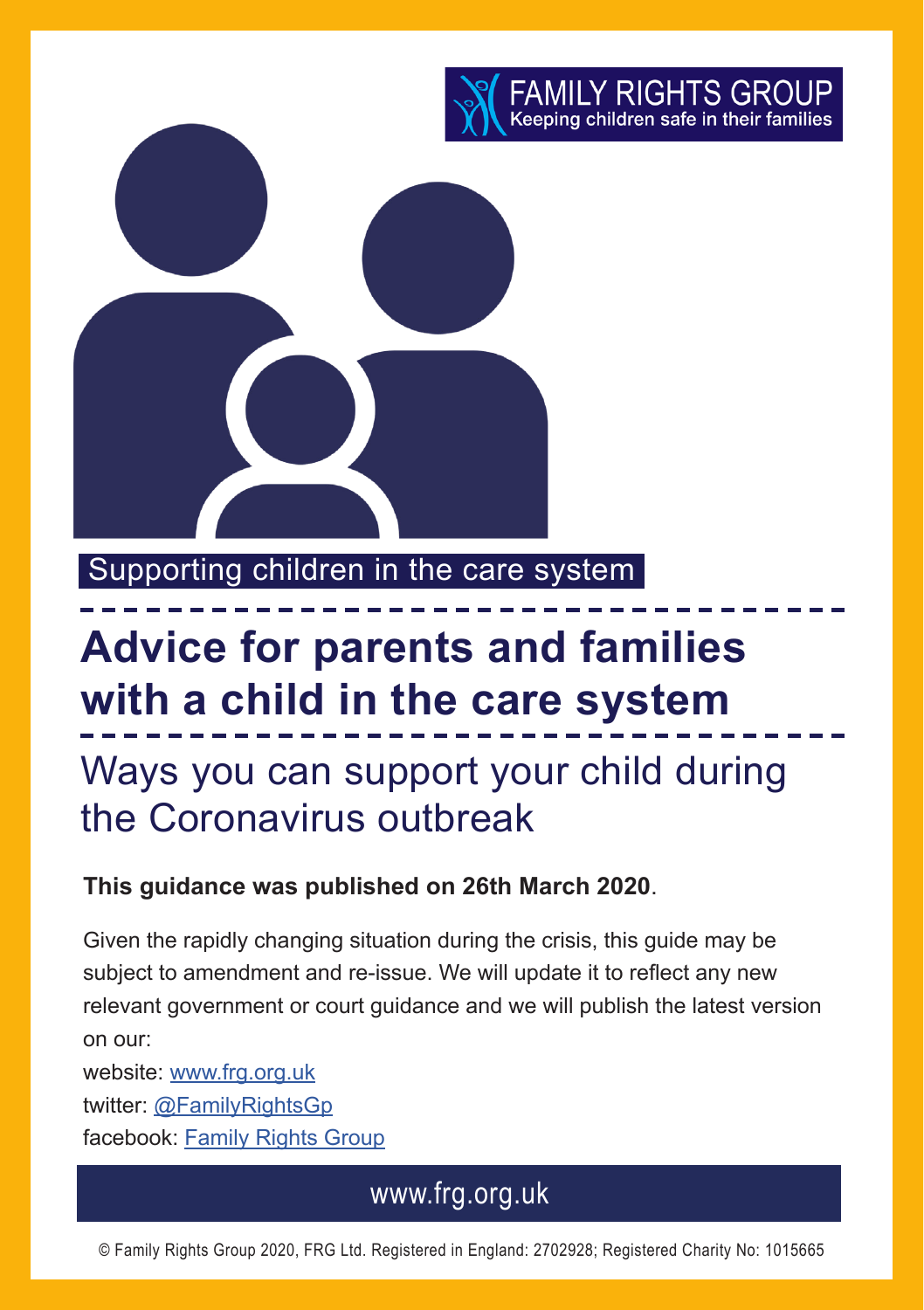## **Introduction**

Due to the Coronavirus outbreak, over the next few months, all of us will be practicing social distancing or will have to self-isolate. This will

#### About Coronavirus

Up to date information can be found on the [NHS website](https://www.nhs.uk/conditions/coronavirus-covid-19/ ) and [GOV.UK website.](https://www.gov.uk/government/topical-events/coronavirus-covid-19-uk-government-response)

lead to significantly reduced physical interactions with people we love and care about.

The importance of your child's welfare must take priority over everything during this crisis. You may be worried about your child and desperately missing visiting them but you, your child, their carer, social workers, and other family members must follow government Coronavirus guidance on staying at home and social distancing.

Maintaining social networks is important for all children but it is often especially significant for those who do not live with their parents and who may struggle with identity, anxiety, prior rejection and loss. Keeping in touch with people they care about, particularly those they are close to, such brothers or sisters and grandparents or those with additional health concerns, will help provide reassurance during an already difficult time. This guide sets out ways that you might be able to support your child during the crisis, even if you cannot physically be with them.

We would encourage you to use this guide to think of ways that you can help your child to feel loved, reassured and cared about. Discuss with your child's social worker, and ideally also with your child's carers, a plan for how you and other relatives can safely support your child during the crisis.

This guide aims to help parents and families of children who are looked after in the care system. The guide also provides information for families whose children have been adopted.

This is a very difficult time. Whilst we have written it for families, we hope that local authorities, social workers and foster and residential carers, will find this useful and we would welcome your feedback.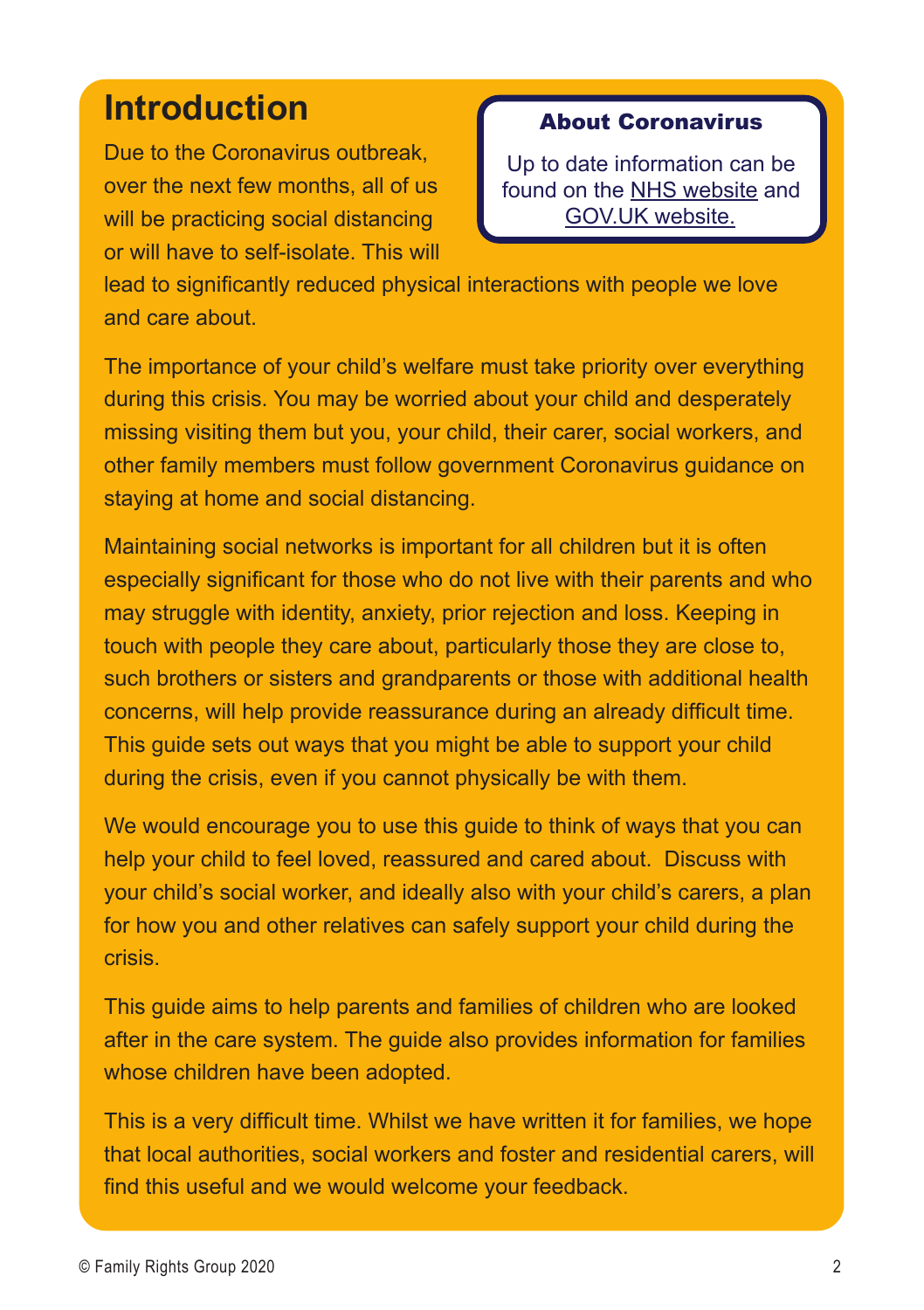- *• Direct contact: meeting and communicating in person.*
- *• Indirect contact: communicating in ways other than physically being together, this could be online, or via letter or email.*



# The child's wishes and feelings

All children and young people will be facing varying degrees of disruption to their lives as a result of Coronavirus. Their views about changes in contact with you, and others who are important to them, need to be taken into account.

One of the lessons from our Lifelong Links work with children in the care system, is that if a child feels they cannot discuss how they feel because it might distress or worry their carer or indeed their parent then they may bottle it up and get anxious, or try and contact or visit people themselves, even if this is unsafe.

Regulations for local authorities are clear that at all times when working with a looked after child, the child's wishes and feelings must be taken into account by their social worker, and it is important that this is not lost during this crisis. If your child is looked after by the local authority, when you speak to their social worker about alternative contact arrangements, you might suggest that the social worker speaks to the child about any proposals you have to maintain indirect contact to see what they think about those proposals, and whether they have their own suggestions.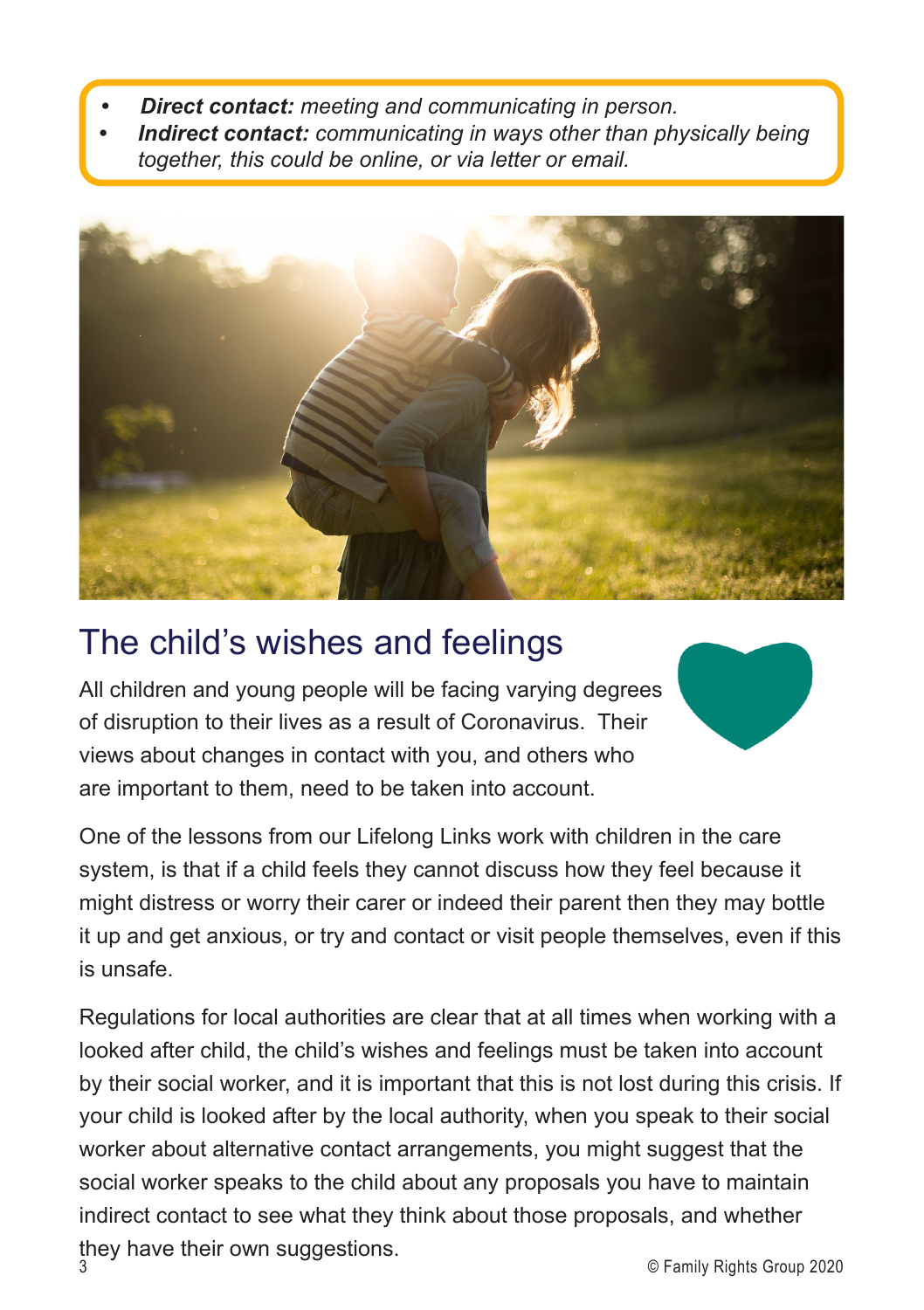# The legal context: looked after children

Your child is 'looked after' if they are in the care system. This is likely to mean that they are living with an unrelated foster carer, a kinship foster carer or are in a children's home, in secure accommodation units or, less frequently, in youth offending institutions.

Your child may be 'looked after' by the local authority under one of two possible legal provisions. These need to be taken into consideration when thinking through contact arrangements.

#### Care order or interim care order

When an interim care order or care order is made, the local authority **shares** parental responsibility for the child with the parents. A social worker must find out the parents' wishes about any decision they make about their child  $-$  for example in relation to contact – but the local authority has the final say.

#### Voluntary arrangement

This is where you have agreed to them being accommodated by the local authority (under section 20 of the Children Act 1989, in England or section 76 of the Social Services and Wellbeing (Wales) Act 2014, in Wales).

If you agreed to your child coming into the care system under a **voluntary arrangement**, and subsequently want them to return home, you can tell the local authority that you no longer want them to be accommodated. Clearly the current crisis may make the practicalities of this more complicated. Please see our advice sheet on [voluntary accommodation](https://www.frg.org.uk/images/Advice_Sheets/13-children-looked-after-by-childrens-services-under-a-voluntary-arrangement.pdf.) for more information. The local authority **does not** have parental responsibility for the child in this instance.

#### *Freephone telephone advice line on 0808 801 0366 if you need specific advice.*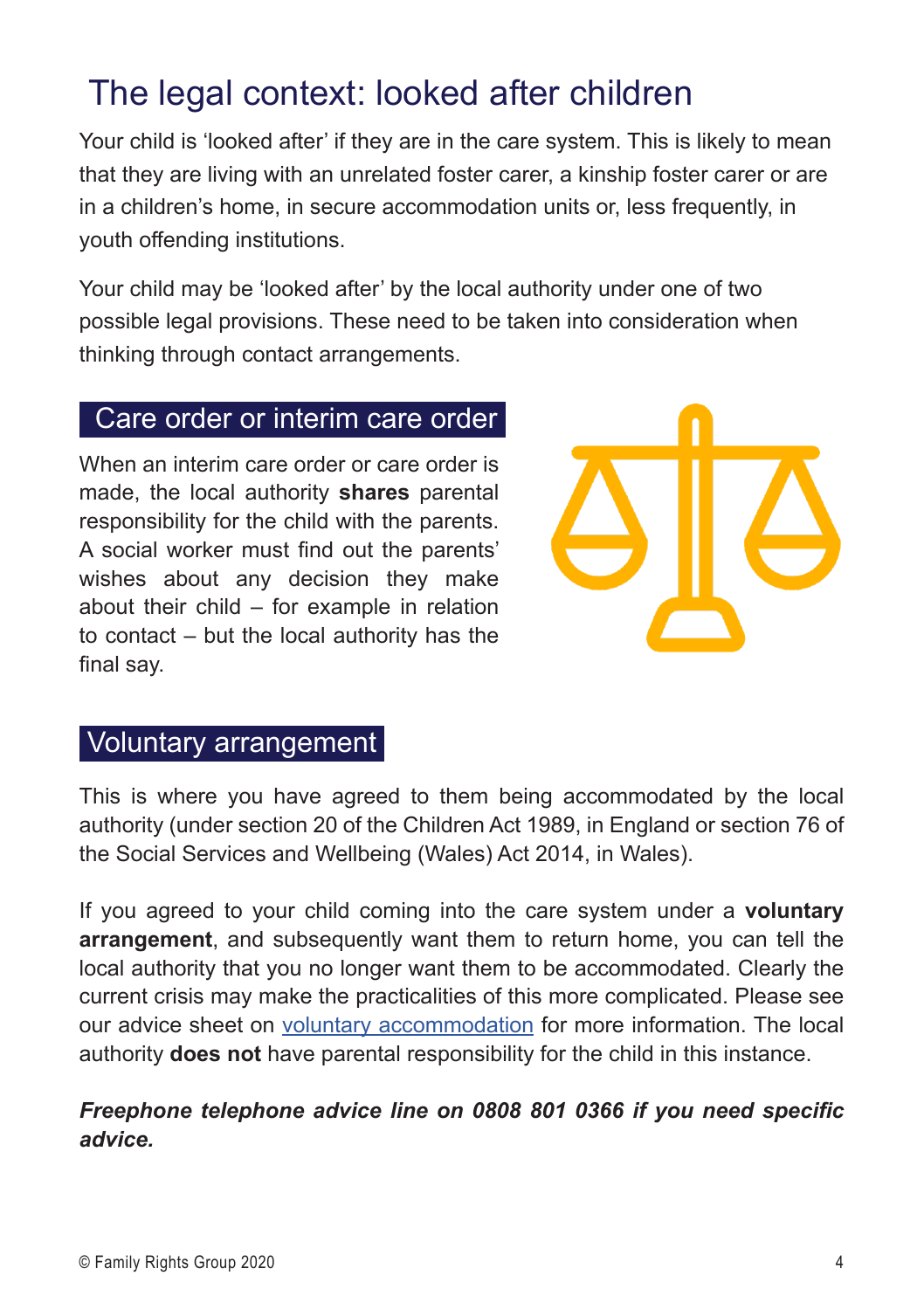# The legal duties in relation to contact for looked after children

The law says that unless the court gives a local authority permission to refuse contact, the local authority must allow the child to have **reasonable contact**  with:

- Their parents,
- Their quardian or special quardian,
- Anyone who had a child arrangements order (saying the child should live with them) or a residence order immediately before the care order was made; and
- Their step-parents who also have parental responsibility for them<sup>1</sup>.

Therefore, if you are within one of the categories above, the local authority **must allow the child reasonable contact with you.** 

Local authorities have the power to **suspend contact for up to seven days in an emergency,** "*where they are satisfied it is necessary to do so in order to safeguard and promote the child's welfare*"2 . Beyond this seven day period, the local authority requires the court's permission to continue to suspend contact<sup>3</sup>. The current Coronavirus outbreak would constitute such an emergency. It is likely the social worker will propose that your child has regular indirect contact with you and for everyone's safety, this will be considered to be "**reasonable contact**" for the purposes of complying with legal requirements.

**For the wider family:** Whilst local authorities do not have the same positive statutory duty to ensure "reasonable contact" takes place between children and their brothers or sisters or wider family as they do in relation to their parents, Schedule 2, paragraph 15 of the Children Act 1989 does provide:

"local authorities have a duty to try to **promote contact** between the child and

- their parents,
- any person who is not a parent but who has parental responsibility for the child, AND
- **• any relative, friend or other person connected with the child**
- unless it is not reasonably practicable or consistent with the child's welfare"

This means that local authorities should also take steps to arrange for a child in care to be in touch with their grandparents, brothers and sisters and others in their family network, unless this would not be good for them.

<sup>1 (</sup>section 34 (1) Children Act 1989)

<sup>2 (</sup>section 34 (6) Children Act 1989)

<sup>3 (</sup>section 34 (4) Children Act 1989).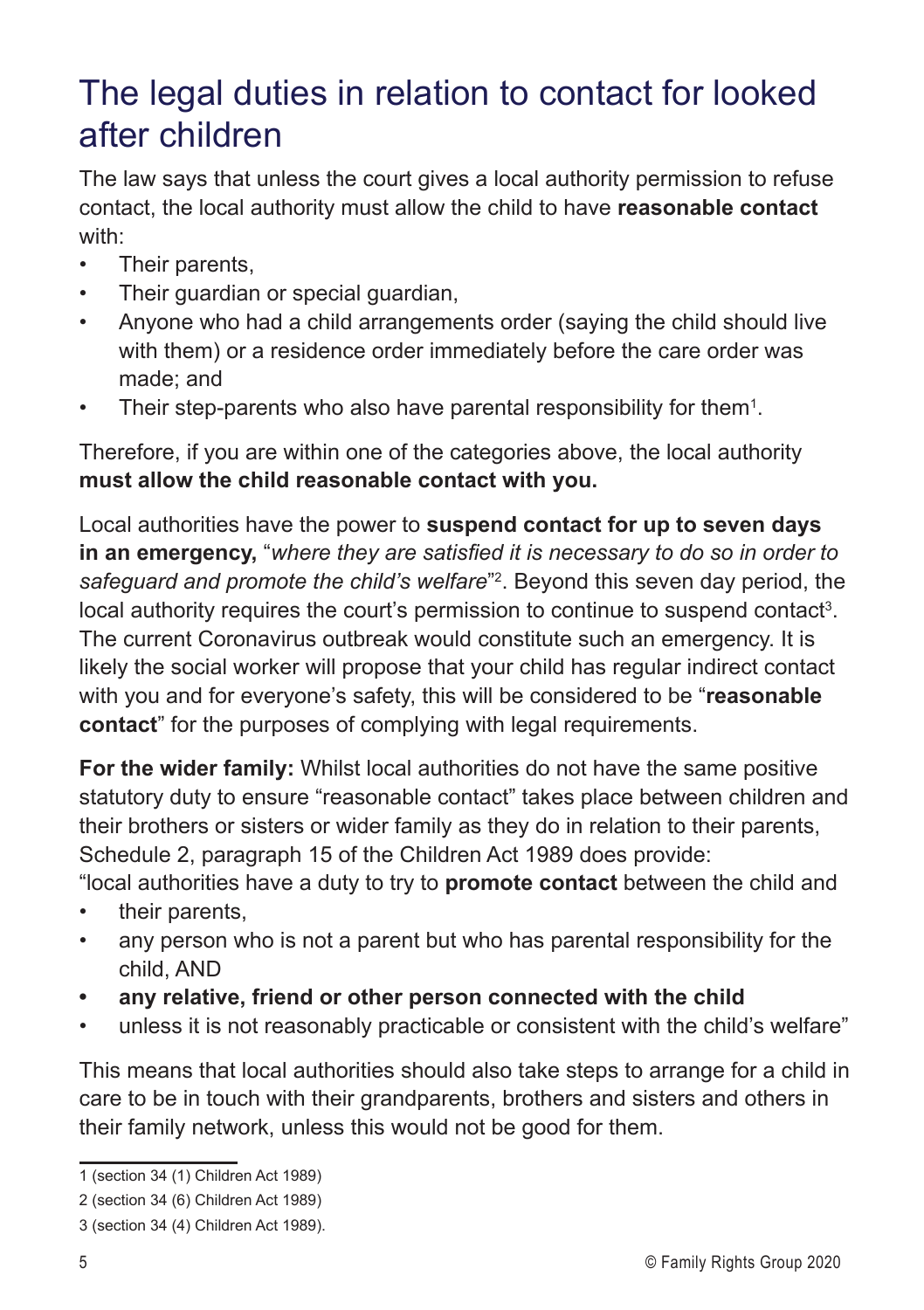So what can parents and families do at this time, to maintain relationships with their children who are looked after?



At present, government guidance recommends that in the vast majority of cases, direct contact

between parents, family members and children in care should not be taking place. This is in order to comply with staying at home rules, and social distancing requirements.

We understand that many local authorities across the country are advising that direct, face to face contact should be suspended at this time, to guarantee the safety of children, their carers and their parents and wider family. However, even at this difficult time, local authorities should still be doing what they can to follow their statutory duties to allow children to enjoy reasonable contact with their parents.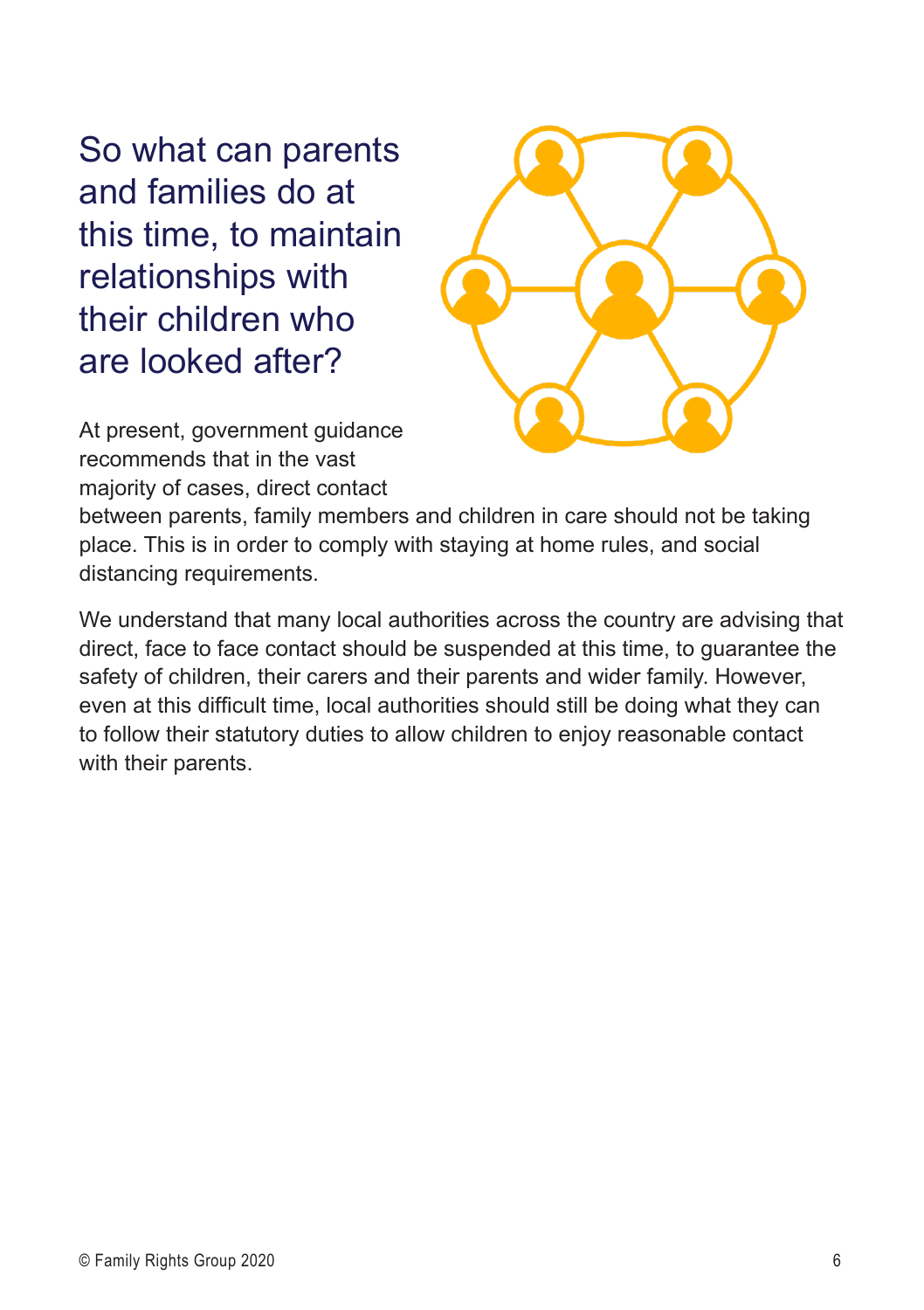We have set out, on the following pages. some creative ways in which relationships can be maintained and you can support your child during the Coronavirus crisis, even if you cannot visit them. However, if you are worried about your contact (including having adequate indirect contact), you should bear in mind the following:





Similarly, a local authority should still try to follow statutory guidance to **promote contact** between a looked after children and other family members, including their brothers and sisters, even if this is indirect rather than direct contact.



**1**

**2**

Normally, if a local authority refuses to allow contact between a parent and a child in care, they have to demonstrate that this is necessary to keep the child safe, and that this is an urgent situation. The current Coronavirus situation would meet both requirements. A complete refusal to facilitate any contact can only last for up to seven days, after which any further suspension needs to be authorised by the court. At the point at which contact is suspended, the social worker should also write to the parent to explain why.



In the current circumstances the local authority is unlikely to need court authorisation if they can demonstrate they have responded reasonably, for example by setting up an adequate level of indirect contact.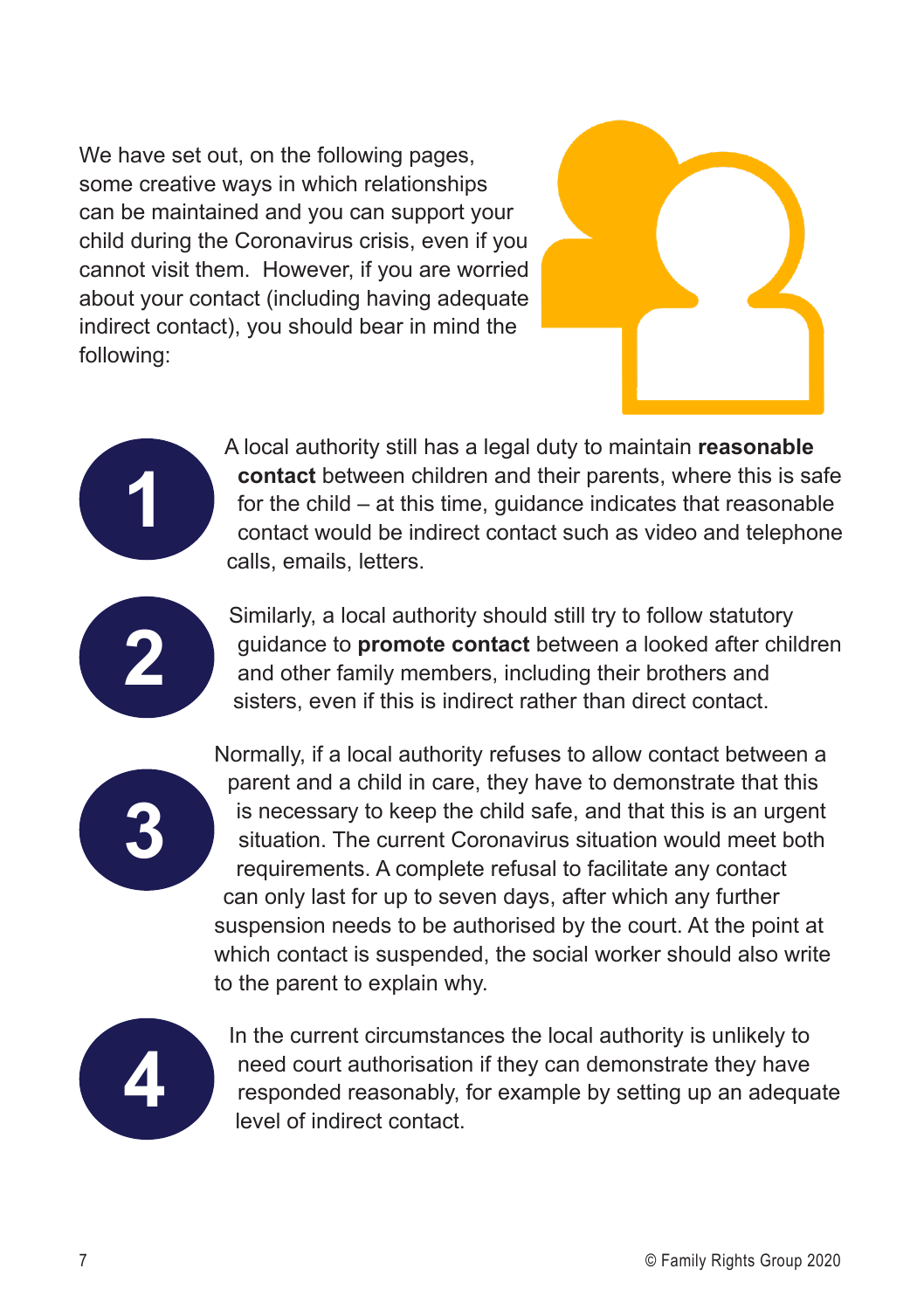# Practical considerations

Getting hold of a social worker may be really difficult at this time, and so the more proactive you can be, the better. We would suggest sending an email or text message to your child's social worker, setting out some suggestions for indirect contact. In considering this, if contact is normally supervised, you need to set out how you have taken this into account. Putting forward constructive suggestions may make it easier for the local authority to agree and organise indirect contact.

Whilst it is not easy to compare the experience of face to face contact with your children to a video call, try to think through what arrangements might be comparable with the level of contact you normally have. If, for example, you see your child for two hours every week, then you may want to suggest that at the moment, you have two shorter video calls at set times a week, and can send a letter or card to the child once a week. You might want to suggest some of the ideas that we set out below.

Any plan for supporting your child, through indirect contact, will need to include ground rules, for everyone's benefit, including the importance of your child having some routine. Ground rules might therefore include how frequently you or other relatives will communicate with your child, at what time of day, whether it will be through different methods (e.g. one day a call, and another day a letter), how long calls might last, and how safety concerns might be addressed.

There may be days when your child does not want to communicate, so ground rules might also cover how to manage such situations in a way that does not cause added distress to them and minimises your anxieties and upset (for example, could you call back in an hour if your child doesn't want to speak or could the carer just send you a short update about how your child is doing, in that situation?).

It is important that if you agree to communicating with your child in a certain time of day or in a certain way, that you do all that you can to stick to this. If they do not hear from you, that could significantly increase their anxiety and fears. If you are ill or cannot communicate, as you had agreed, please find a way of letting the child's social worker know, or if appropriate, their carer and the child.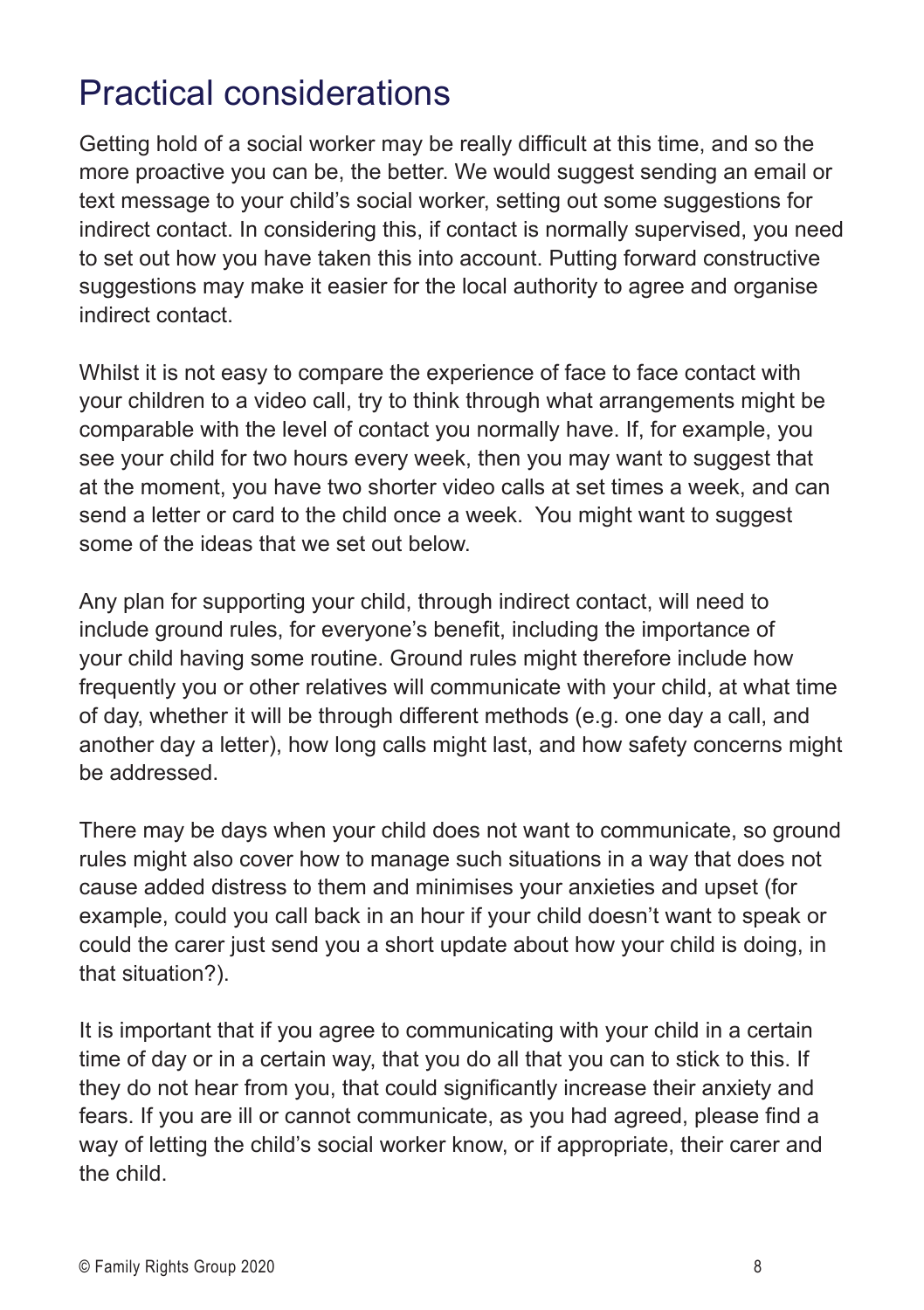If your face to face contact is normally supervised, the social worker will want to ensure that any indirect contact is supported in a similar way. We set out below some ideas about how indirect contact can be overseen. Normally, changes to contact arrangements would be discussed at a looked after child review meeting, but at the moment those meetings cannot take place in person. Local authorities are looking at ways to hold meetings remotely (for example, by phone or via video conferencing). If you do not have a looked after child review meeting scheduled in the near future, then you can ask the child's social worker to set up a call or video conference so that you can discuss immediate contact arrangements. We would always recommend following up any call with an email to confirm your understanding of what was agreed. You should also ask your child's social worker how they plan to hold the next looked after child review meeting.

Your child's care plan should be updated to set out the alternative contact arrangements. This will be helpful to ensure that everyone is clear about the interim contact arrangements. You might also want to discuss with your child's social worker (or, if they are not available their manager or independent reviewing officer), what happens if anyone in the child's home or your child becomes ill during the crisis. You could propose the best ways that you can be contacted and kept up to date.

If you do not feel that the local authority is allowing you a reasonable level of indirect contact to your child, you can apply to the court for a contact order. However, the reality at this time is that the Family Court is overwhelmed with the demands of setting up remote court hearings in respect of ongoing and urgent cases, and so it will be very difficult to get your case into court quickly. We would urge you to try to work with the social worker to come up with a solution before even considering an application to court, which could take many, many months to even get before the court, let alone to be resolved. You may wish to call Family Rights Group's freephone telephone advice line on 0808 801 0366 to discuss this. Whilst not specific to the present situation with Coronavirus, this [advice sheet](https://www.frg.org.uk/images/Advice_Sheets/14-contact-for-children-in-care.pdf) also provides more information about contact with children in care.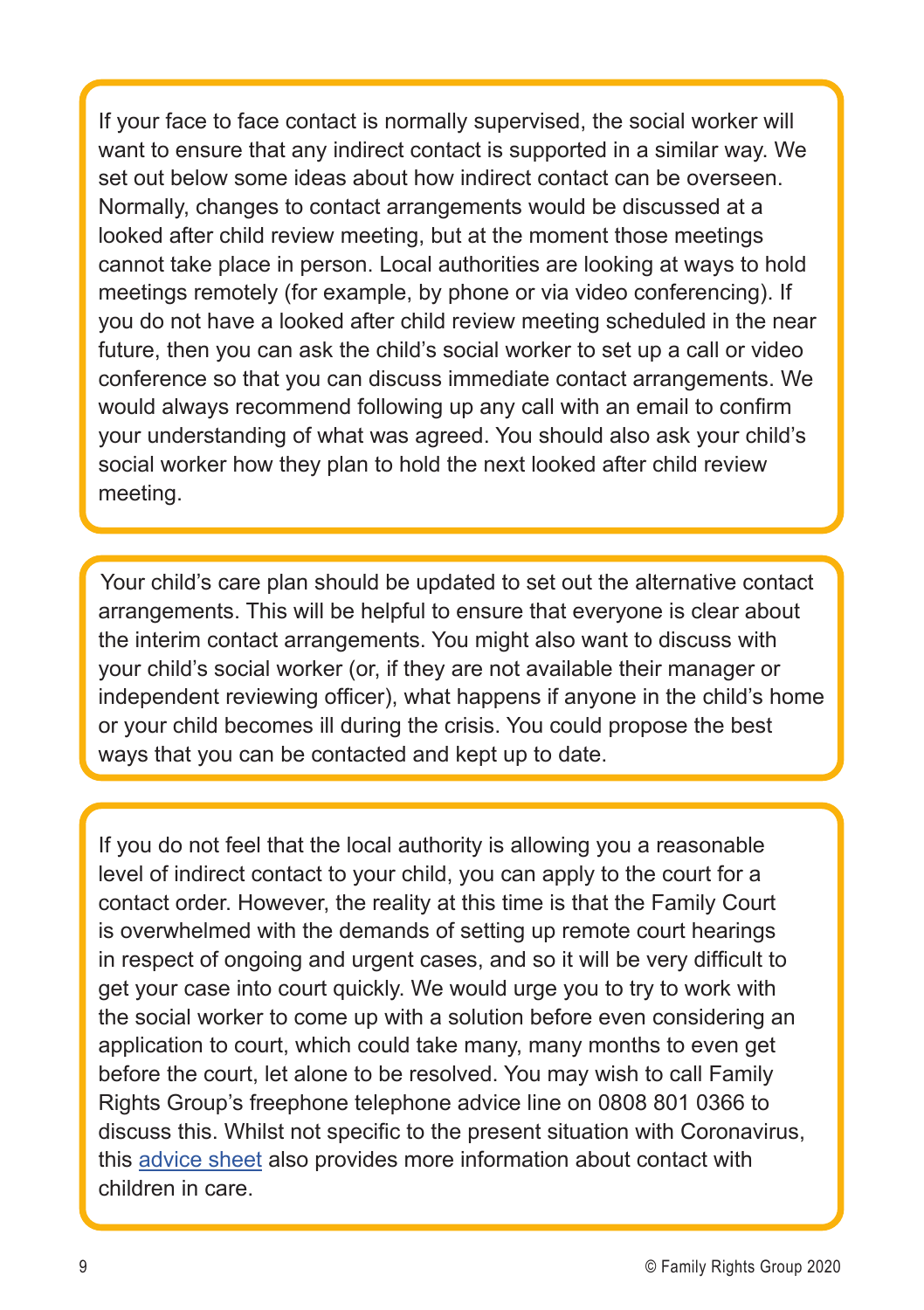**If there was already a plan for your child to return to your care in the very near future, they may already bespending increasing amounts of time at your home. If the Coronavirus crisis has impacted on planning for your child to return home, for example a social worker has said that they should stay with their foster carer for longer, then you could ask for an urgent looked after child review to be held (it can be held via telephone or video conference facility such as Skype).** 

If the plan was for your child to move back into your care very soon anyway, you could ask your child's social worker whether it might be feasible for them to make that move sooner than planned, if this can be done in a way which is in the child's best interests, and safe for all who are involved. The Government has acknowledged in recent quidance<sup>1</sup> that shared care arrangements for child **who are not** in the care system can be organised, where safe, and it may be that similar arrangements can be made for your child if they were already staying at your home for part of the week as part of a plan for them to move back full-time with you imminently.

We have been contacted by parents who feel that there are important health and care related matters that their child's carer may not know about, for example, your child is new to their placement and has complex needs. In this situation, we would suggest you email your child's social worker setting out information that you feel the carer needs to know. If you do not use email, then you could send them a text. If you are in touch with your child's carer, you could also send them a copy. If you cannot get hold of your child's social worker, then copy their manager and the child's independent reviewing officer into your email or text, emphasising the importance of this information.

<sup>1</sup> *Staying at home and away from others (social distancing) - published 23 March 2020 https://www.gov. uk/government/publications/full-guidance-on-staying-at-home-and-away-from-others/full-guidance-on-staying-at-home-and-away-from-others*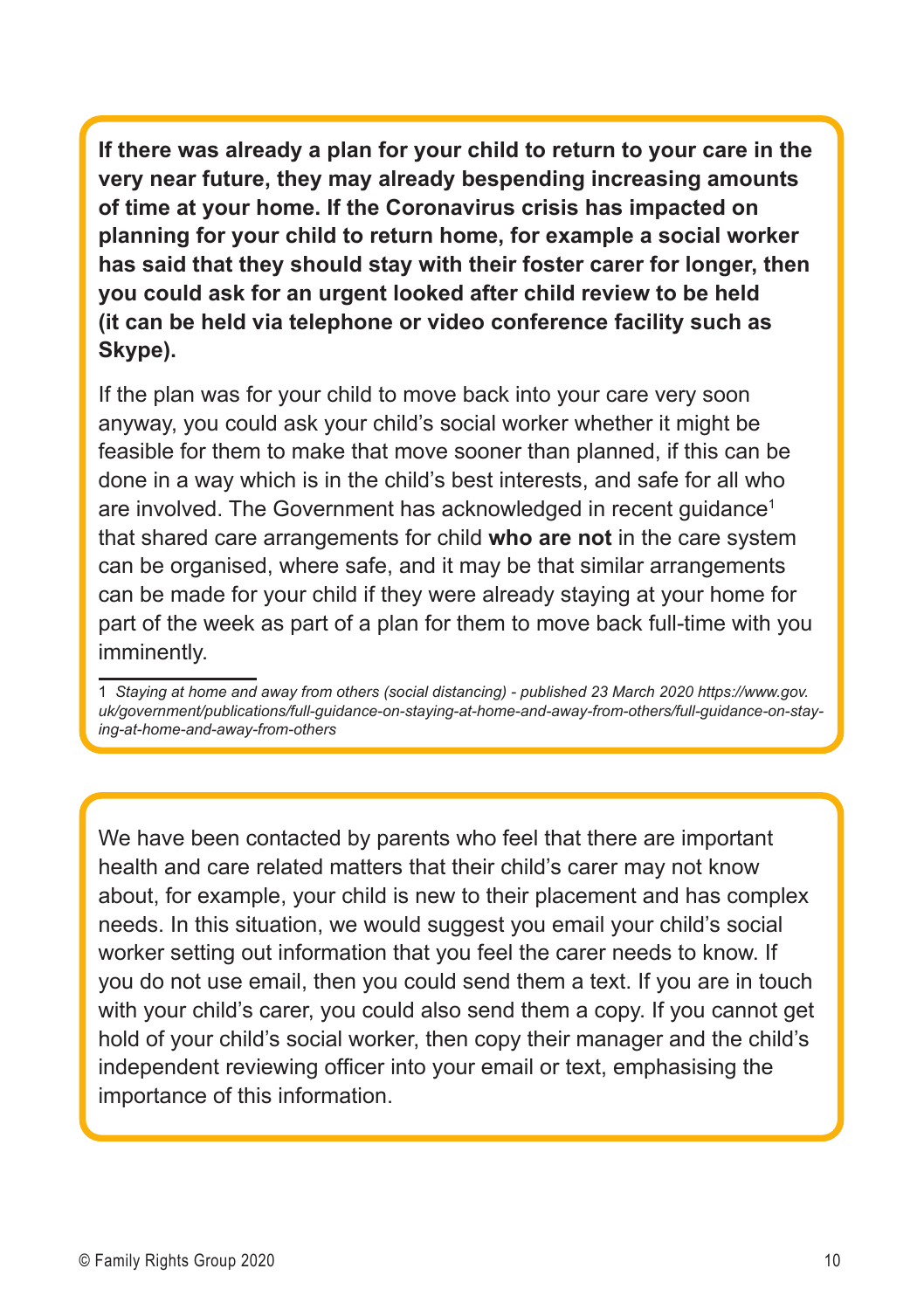# Family group conferences

**Ideally, you, your wider family, your child, their carer and their social worker will all be in agreement as to how you can all support your child during this time. But this may prove difficult, for example, if your child has complex additional needs, including emotional and behavioural challenges, is at risk of child exploitation, or there is a particular crisis, such as a death in the family, or your child's carer become ill.** 

You may find it helpful in this situation to ask the social worker to refer you to a family group conference service to help draw upon everyone's ideas and strengths to make a safe plan to deal with any difficulties. See this [advice](https://www.frg.org.uk/images/Advice_Sheets/3-what-is-a-family-group-conference.pdf )  [sheet](https://www.frg.org.uk/images/Advice_Sheets/3-what-is-a-family-group-conference.pdf ) for more information about family group conferences.

Local authorities are starting to convene virtual family group conferences, for example via Skype or Zoom, to agree interim plans and arrangements.

# Guidance in relation to contact for parents whose children have been adopted

We are conscious that there will be many birth parents of children who will be very worried about their children's health and wellbeing.

Those children, particularly those who were older when they were adopted, are likely to also be worried about their birth parents.

If you are a birth parent or an adoptive parent, you may wish to approach your local authority to discuss this. Many birth parents and children who have been adopted have 'letterbox contact' annually, and it would be entirely reasonable to suggest that an additional letter could be sent at this time. If you are worried about this, you might want to call Family Rights Group's advice line on 0808 801 0366 to discuss this.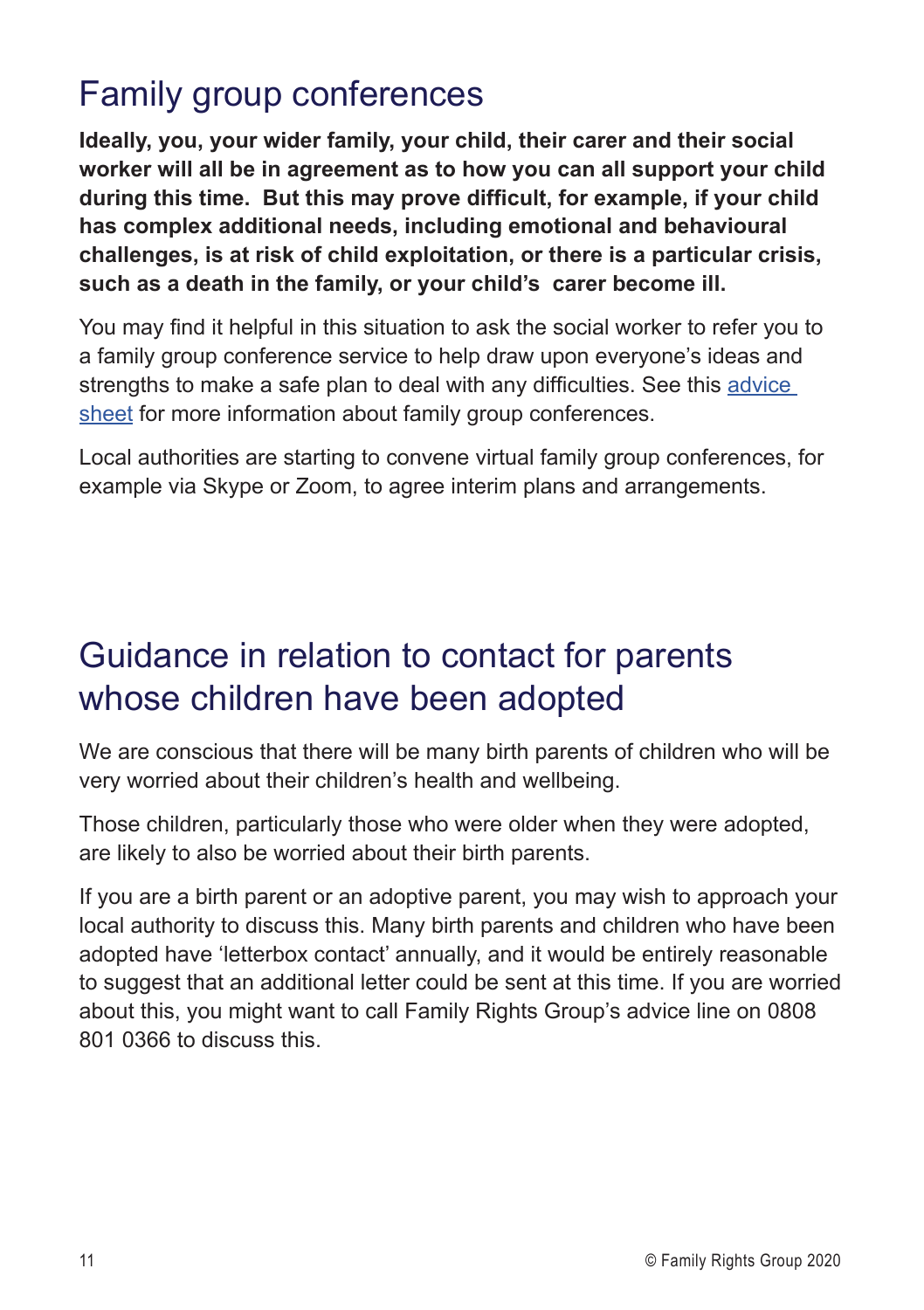# Practical ways to support your child in care during the crisis

Children who are looked after may live with foster carers, in children's homes, in residential schools, in secure accommodation units or, less frequently, in youth offending institutions. The facilities for indirect contact will significantly vary between placement types, but we include our ideas of options



for indirect contact below, so that parents can discuss these with their child's social worker, and work out what will be best for them and their child, to facilitate safe, meaningful communication.

Whilst we primarily refer in the examples below to contact between the child and parents, the same approach applies to facilitating relationships with all who the children love or care about, especially brothers and sisters who do not live with the child, and other relatives and people who are important to the child.

Whilst some of the suggestions below may feeling daunting for those less confident in using information technology, there are also suggestions about using the tried and tested phone or letter.

There are lots of creative ways of supporting your child, even if you cannot visit them. If they are little, you can blow them kisses over a camera on the phone and they can try to catch them, or you can sing nursery songs or read stories to them. You could play 'I spy', or other games, or help them learn their letters. If your child cannot speak, you could try Makaton signs that can help them communicate. With school age children, you could find out what school projects they are working on, and see if you can help them do it together. You could try exercise or dance routines together, or set each other a task master challenge, such as drawing, impersonating a famous person or inventing a song. One parent and their child are writing down every time they want a hug, and then when this crisis is over, they are going to catch up on all their hugs. We would love to hear ideas that you find work well, so we can share them with other parents and families.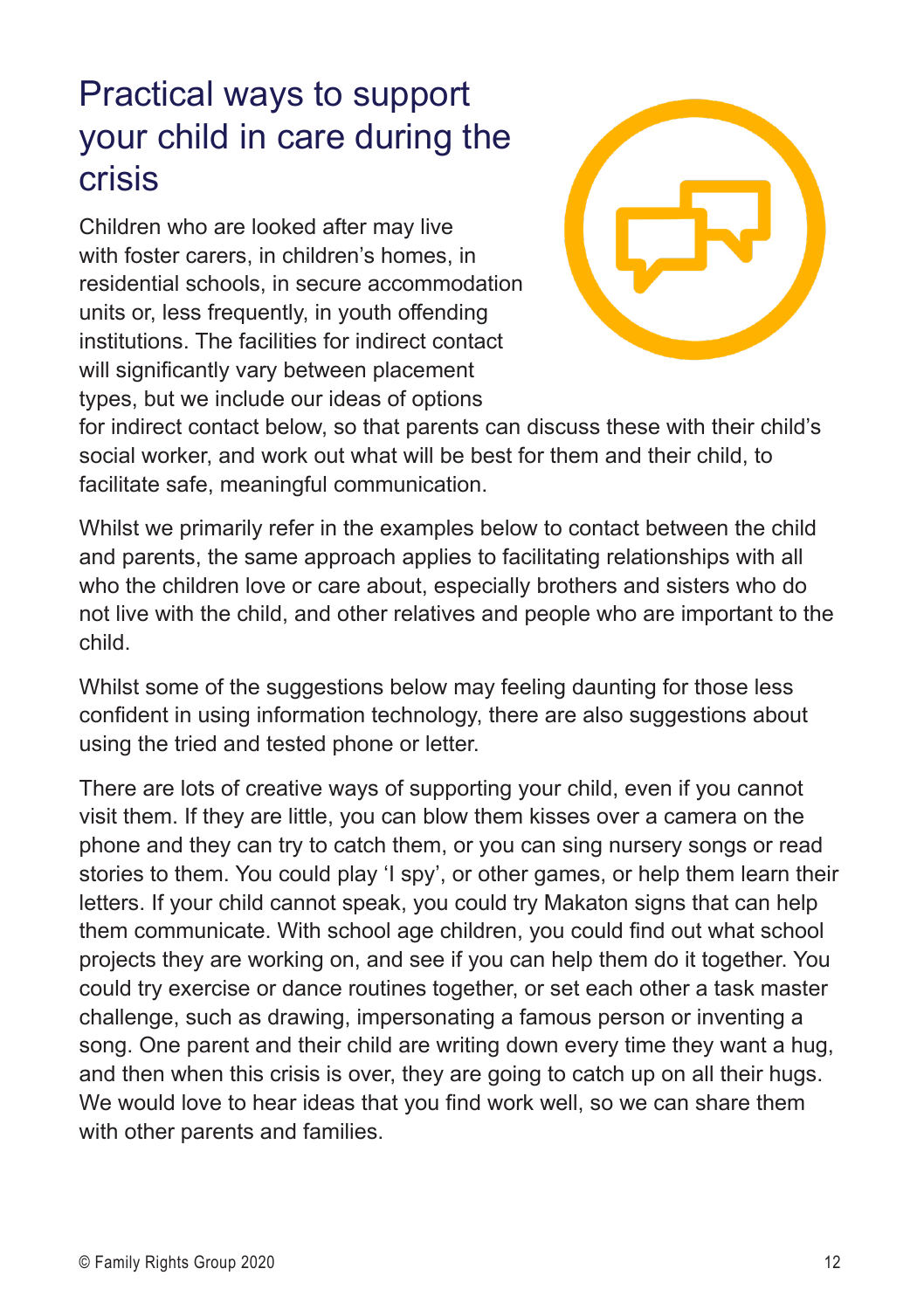### Telephone

For many, regular phone calls will be a good option. It is an easy way to communicate, but the following points should be kept in mind:



Where children are living with unrelated foster carers, it is unlikely that you will have the carer's telephone

number. In this situation free conference call sites like [Zoom](https://zoom.us/) or [Skype](https://www.skype.com/en/) might be best. This allows people to dial into a generic number with a passcode and allows multiple people to talk together, or have a video call. If your contact is usually supervised, your child's social worker might say that your calls also need to be supervised. This might mean that the carer is in the same room and the call will be on speaker phone. If the call is supervised, then it will need to be at a time of day that the carer can be around.

[WhatsApp](https://www.whatsapp.com/) is another option which might be good for children, particularly older children who might have their own phones. Voice clips and photos could be sent via WhatsApp, as an easy way of keeping each other updated.

If you are a parent who is, for example, worried about having enough credit on your phone, or being able to access WiFi then do talk to the social worker for support with this. In complying with their duties to allow reasonable contact, the local authority should support you with this in the same way they might support you with travel to contact.

You might want to look at this **BBC** news article, which provides a helpful guide to making video calls using different devices.

### Social Media

[Facebook Live](https://www.facebook.com/facebookmedia/solutions/facebook-live) and [Google Hangouts](https://hangouts.google.com/) online programmes that offer direct and simple ways in which people can text, talk and video call each other. Children under the age of 13 cannot have their own account on Facebook and Google Hangout (nor on YouTube). So this option is only for teenagers or else needs to be organised by their carer on their Facebook or Google account with them supervising.

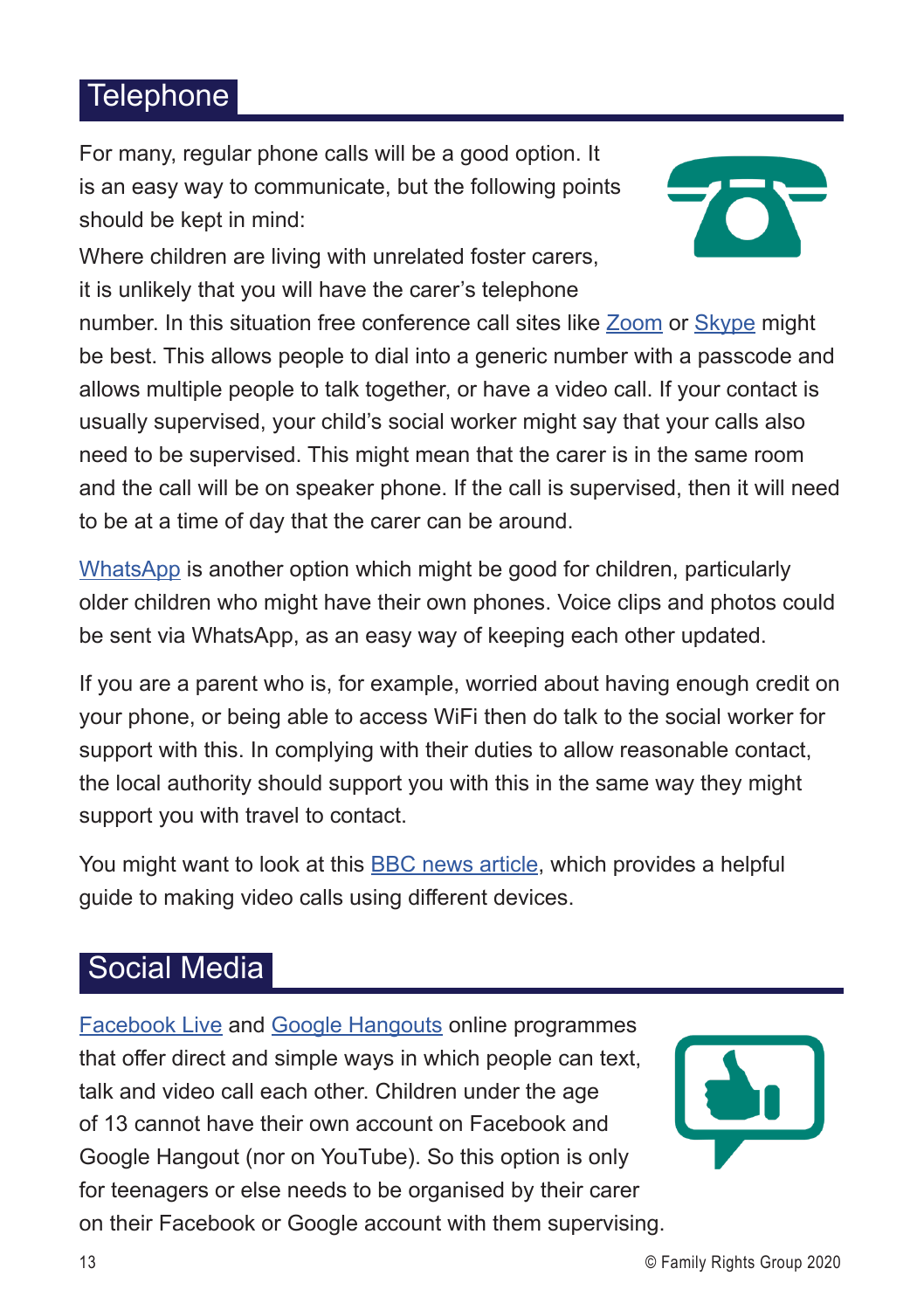#### and [Blogs.](https://www.blogs.com/) © Family Rights Group 2020 14

### "Closed" Social Media Groups

Sites such as [Yammer](https://products.office.com/en-gb/yammer/yammer-overview) allow people to join a 'closed' network group in which photos, messages and videos can be shared – it is like Facebook but only invited people can see your profiles and conversations. People can only join with an invite from you. No-one else from outside your network can see posts.

#### Letters and cards

Never underestimate the power of a letter or card, particularly at a difficult time like this. Children and family members can send letters backwards and forwards and include drawings, photos and stories to keep each other up-to-date.

As long as addresses can be safely shared, then this can be an excellent way to not only stay in touch, but offer some structured time to compose a letter and other materials for different people.

For children who are looked after by unrelated foster carers, or for those children who are adopted, letters and cards can be shared through the local authority, as well as being photographed or scanned and sent electronically by email.

There are a good number of sites that make it easy such as [Wix](https://www.wix.com/html5uk/hiker-blog?utm_source=google&utm_medium=cpc&utm_campaign=8692890887%255e86804215825&experiment_id=blog%255ee%255e407704804214%255e&gclid=CjwKCAjwsMzzBRACEiwAx4lLG7aEsdyQ_5gi0kPFX2AwIdXd5Ej5pcLoXliF0ave6IItQrMhWahbbBoCZ68QAvD_BwE), [Wordpress](https://wordpress.com/create-blog/?utm_source=google&utm_campaign=google_wpcom_search_non_desktop_uk_en&utm_medium=paid_search&keyword=blog&creative=289908981576&campaignid=647897973&adgroupid=57280028086&matchtype=e&device=c&network=g&targetid=kwd-21745101&gclid=CjwKCAjwsMzzBRACEiwAx4lLG5EPilY78oHLfbq5OATLbKVkBCjjSaj0zNWmvennJZ7QitfIbeWu_hoCOzsQAvD_BwE&gclsrc=aw.ds)

### **Blogs**

Blogs are a way of writing and publishing your thoughts and ideas and documenting your day. It can be a really good way of communicating with the world. Words, pictures and videos can be posted for a public audience to see. Content would have to be safe enough to post using this method, but could make an interesting home-school project for children and young people.



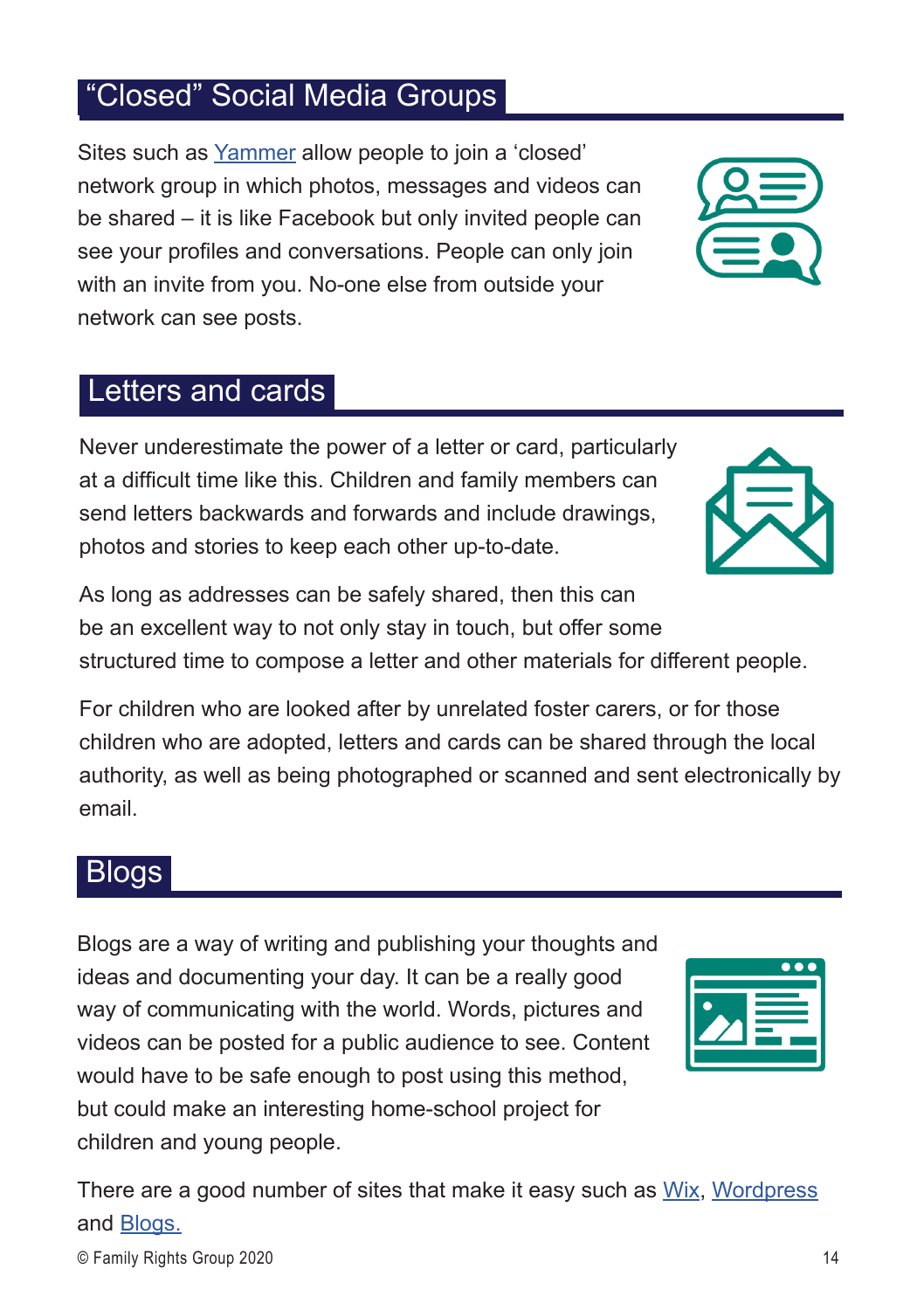### Emails

Email is a great way to communicate and send pictures, letters and video. Specific email addresses can be set up quickly and easily for the purpose of communicating with loved ones. This is a particularly good way for older children to keep in touch. If you or another family member



normally has supervised contact, the social worker may want themselves or the carer to also be able to read emails sent and received.

### Video diaries or vlogs

Video diaries or [vlogs](https://en.wikipedia.org/wiki/Vlog) can be made using mobile phones and laptops to share on social media through sites such as YouTube or WhatsApp. You can even make your [account private](https://www.quora.com/What-are-the-steps-to-make-a-YouTube-channel-private) so that videos can only be seen by people you send the details to. Alternatively



you can record a video and send it by email as described above.

Making videos can be fun to do for older children and a more personal way in which to keep in touch. They can be filmed and edited allowing for safety.

If the person you are recording it for is deaf or hard of hearing you are able to add subtitles using [Headliner,](https://www.headliner.app/) a free to use website. Headliner will automatically add subtitles once you upload your video or vlog. It just requires a little editing by yourself.

**We do not know how long the effects of Coronavirus will impact on all of us. Family Rights Group will continually update our advice as further guidance is issued by the government, and as matters develop. If you need further advice and support, please do contact our advice service on 0808 801 0366, and one of our specialist legal and practice advisers will be able to help.** 

**We welcome your feedback. Please email any comments to: [jjohnston@frg.org.uk](mailto:jjohnston%40frg.org.uk%20?subject=)**